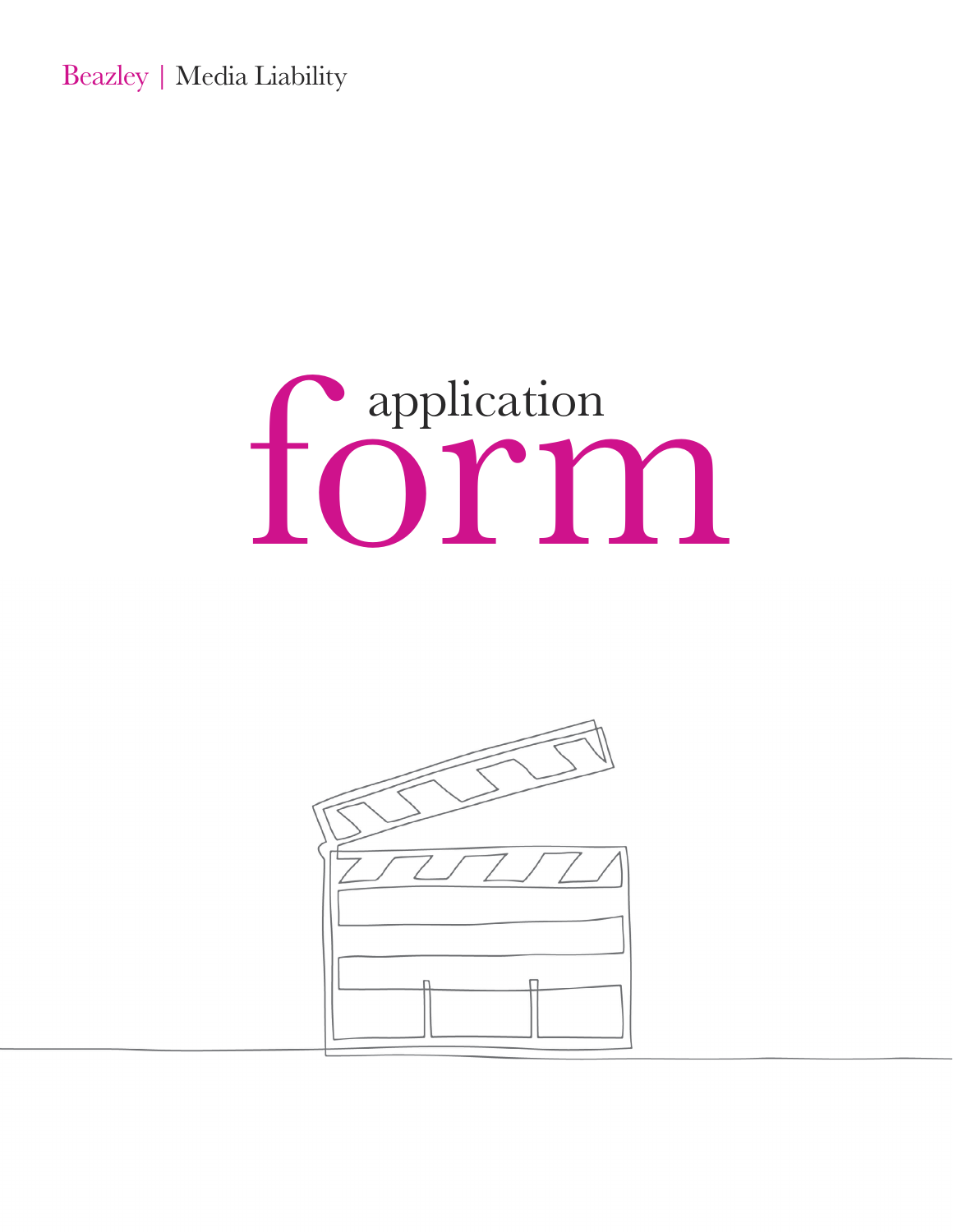- Please provide all requested information, attaching answers on a separate sheet if necessary.
- The proposer and underwriters are free to choose the law applying to this insurance contract.
- Any enquiry or complaint should be addressed in the first instance to your broker.
- Please return signed form to your broker by email.

NOTICE: THIS INSURANCE IS PROVIDED ON AN OCCURRENCE BASIS. AMOUNTS INCURRED AS CLAIMS EXPENSES UNDER THIS POLICY WILL REDUCE AND MAY EXHAUST THE LIMIT OF LIABILITY AND ARE SUBJECT TO RETENTIONS. PLEASE REVIEW THE COVERAGE PROVIDED UNDER THIS POLICY CAREFULLY AND DISCUSS WITH YOUR INSURANCE AGENT OR BROKER.

#### General information

- 1. Name of organization or Legal entity (Applicant):
- 2. Address (Not P.O. Box):

If you require cover for any subsidiary companies you must name them below, and include the subsidiary information in all answers.

3. Name and address of all subsidiaries:

- 4. Website:
- 5. Date Firm was established:  $(dd/mm/yyy)$  / /



#### Revenue information

6. Please split your annual income between the jurisdiction of your contracts:

| <b>Jurisdiction</b>                      | Annual income |
|------------------------------------------|---------------|
| USA:                                     |               |
| Elsewhere:<br>(please specify countries) | э             |
| Total:                                   | э             |

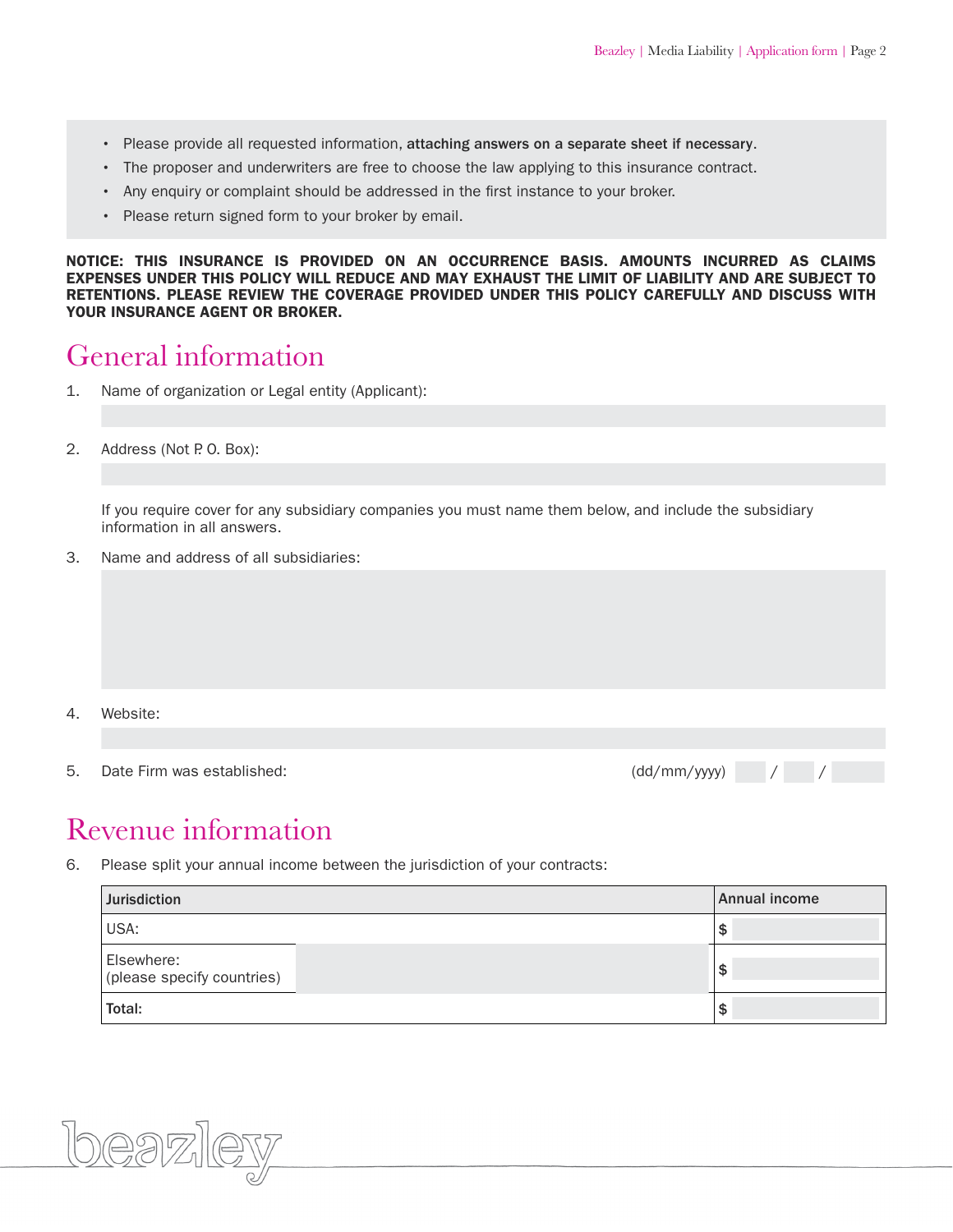## Previous insurance information

7. If you currently have E&O insurance, please complete the following:

| Limit of Liability: | Deductible: |  |
|---------------------|-------------|--|
| Premium:            |             |  |

### Business activities

8. a. Please provide the approximate split of your current annual income between the following:

|    | Advertising agency                        |      | %    |
|----|-------------------------------------------|------|------|
|    | Digital advertising agency                |      | %    |
|    | Marketing consultancy                     |      | %    |
|    | <b>Experiential marketing</b>             |      | %    |
|    | <b>Branding consultancy</b>               |      | %    |
|    | Graphic design                            |      | %    |
|    | Public relations agency                   |      | %    |
|    | Social media strategy/consultancy         |      | %    |
|    | Market research                           |      | %    |
|    | Printing                                  |      | %    |
|    | Direct marketing                          |      | %    |
|    | Sales promotion                           |      | %    |
|    | Media buying                              |      | %    |
|    | Photography/videography                   |      | %    |
|    | Production of commercials or music videos |      | %    |
|    | Production of corporate videos            |      | %    |
|    | Post production                           |      | %    |
|    | Animation                                 |      | $\%$ |
| b. | Publishing/broadcasting/author:           |      | $\%$ |
| C. | Social influencer/blogger/vlogger         |      | $\%$ |
| d. | Other (please specify)                    |      | %    |
|    | Total:                                    | 100% |      |

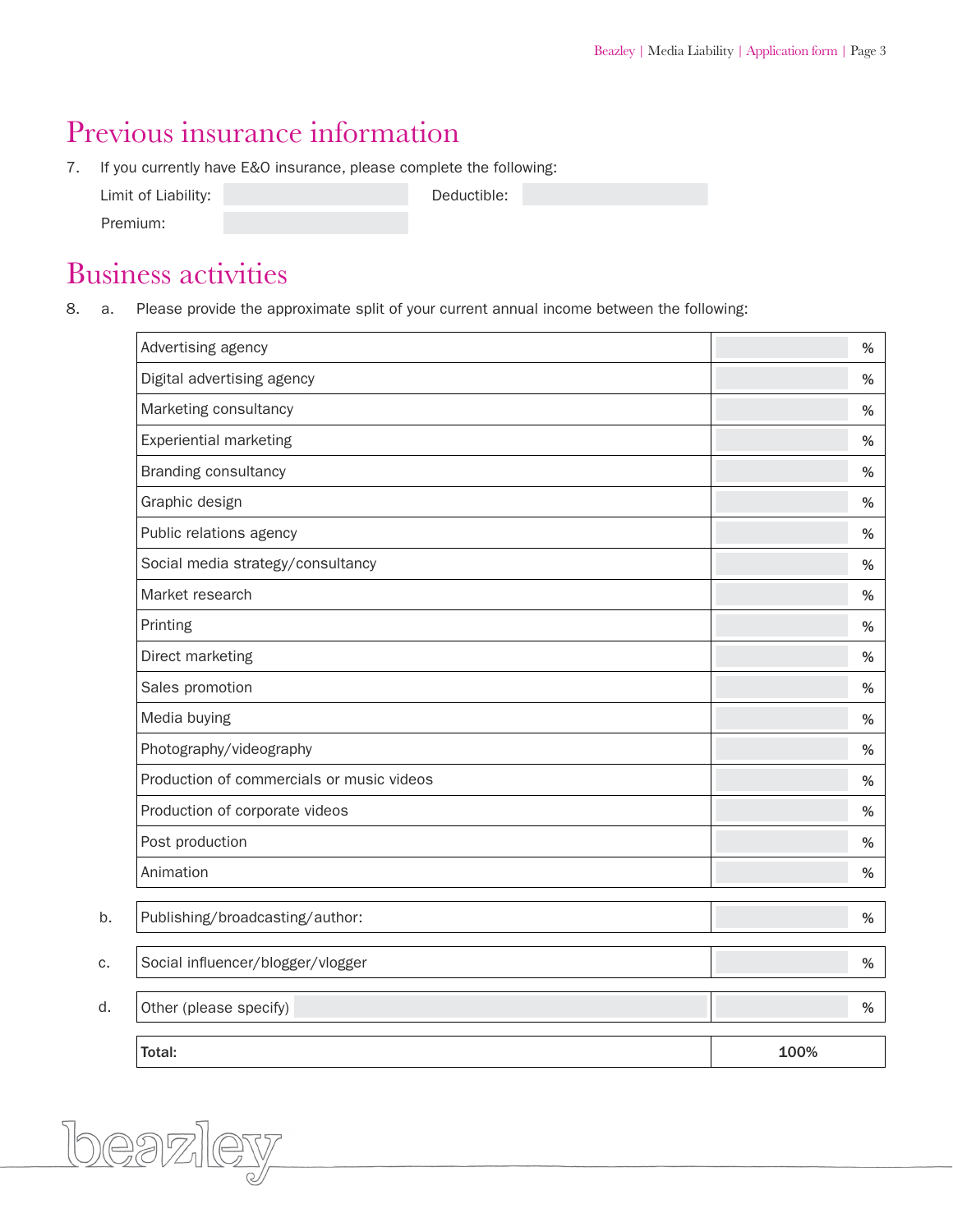- 9. In your own words, please describe your business activities, including any specialisms:
- 10. If you are a publisher, broadcaster, author, social influencer, blogger or vlogger, please provide approximate splits between the following. If not, please skip to question 11.
	- a. How is content disseminated?

| TV                     | %    |
|------------------------|------|
| Radio                  | %    |
| Internet               | %    |
| <b>Books</b>           | %    |
| Magazines              | %    |
| Newspapers             | %    |
| Other (please specify) | %    |
| Total:                 | 100% |

b. What is the nature of the content that you publish/broadcast?

| <b>News</b>              | %    |
|--------------------------|------|
| Beauty/lifestyle         | %    |
| Celebrity                | %    |
| Special Interest/hobbies | %    |
| B <sub>2</sub> B         | %    |
| Fiction                  | %    |
| Investigative/exposé     | %    |
| Other (please specify)   | %    |
| Total:                   | 100% |

c. If you undertake any live broadcasting, do you have a time delay example that the Yes No to manage offending content?

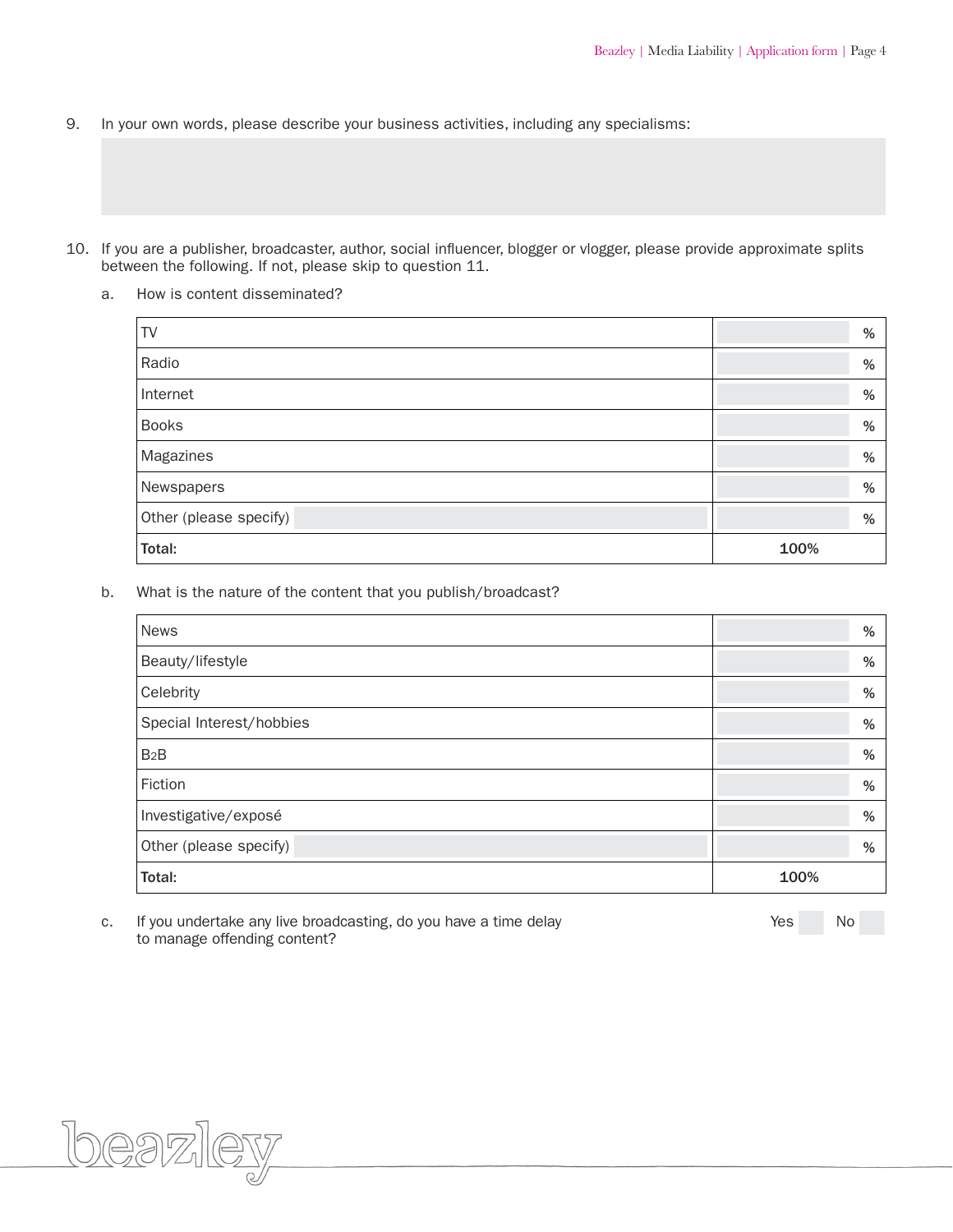11. a. Please give details of the two (2) largest contracts that you have carried out in the past three (3) years, or that are pending. (Please complete this section ONLY if you carry out services for clients as per Question 8a).

|                                                     | <b>Contract 1</b>     |            |          |                       | <b>Contract 2</b>       |
|-----------------------------------------------------|-----------------------|------------|----------|-----------------------|-------------------------|
| Name of client:                                     |                       |            |          |                       |                         |
| Nature of work,<br>including your role:             |                       |            |          |                       |                         |
| Duration:                                           |                       |            |          |                       |                         |
| Is it complete?<br>(Please tick<br>relevant boxes): | If No, is it overdue? | Yes<br>Yes | No<br>No | If No, is it overdue? | Yes<br>No.<br>Yes<br>No |
| Income to you:                                      | \$                    |            |          | \$                    |                         |
| Total value<br>of contract:                         | \$                    |            |          | \$                    |                         |

b. What is your average income per contract?  $\qquad \qquad$  \$

c. What is the highest profile client you have or expect to work for?

#### Risk management procedures

beazler

- 12. a. What procedures do you have in place to ensure that any photo, film clip, music or other content used by you does not breach any third party rights? If you have standard written procedures, please attach a copy.
	- b. Under what circumstances would you refer material to lawyers for checking and which lawyers do you use?
	- c. When creating content under contract, do you always obtain written client sign-off Yes No before it is printed, aired or published?
	- d. If you are a publisher or author of content, social influencer, blogger or vlogger, please provide an overview of your editorial procedures and controls: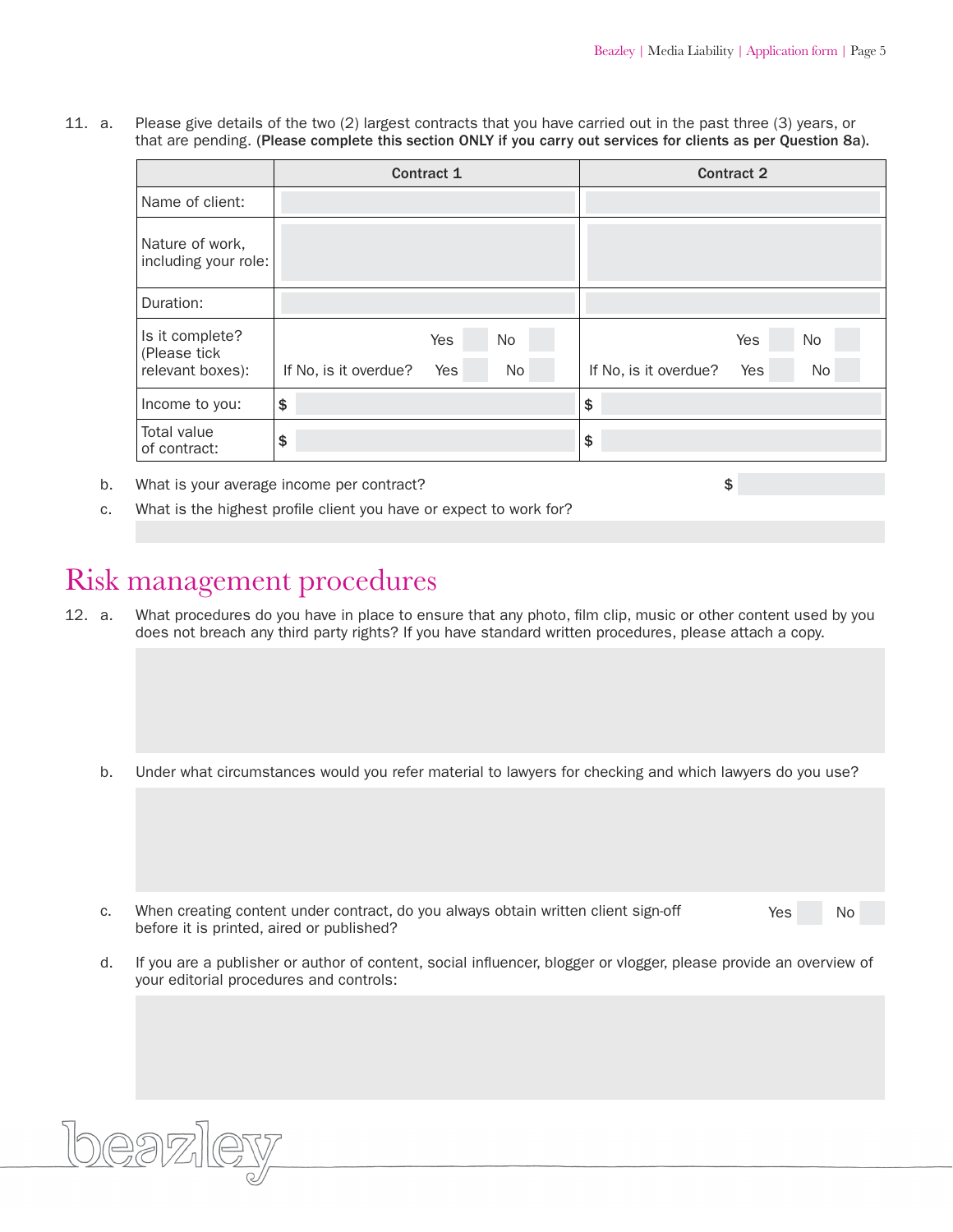# Website procedures

|  |  |  | 13. a. Please provide details of your takedown procedures in the event of a complaint related to third party material: |  |  |
|--|--|--|------------------------------------------------------------------------------------------------------------------------|--|--|
|--|--|--|------------------------------------------------------------------------------------------------------------------------|--|--|

| b. | Do you have any facility within your websites where any third party content may be<br>published or otherwise made publicly accessible, e.g. any weblog, online journal, | Yes | No. |
|----|-------------------------------------------------------------------------------------------------------------------------------------------------------------------------|-----|-----|
|    | online diary, or online chat room?                                                                                                                                      |     |     |
| C. | Do you subject all third party material to your standard checking procedures<br>(as declared earlier in this application) prior to posting it on your Website?          | Yes | No  |
|    | Cyber & privacy                                                                                                                                                         |     |     |

|  | 14. a. Do you collect or store personally identifiable information (PII)? | Yes | No |  |
|--|---------------------------------------------------------------------------|-----|----|--|
|  | b. Do you store or process any data on behalf of any third party?         | Yes | No |  |

If 'Yes' to question a or b above, please describe type and amount by completing the boxes below:

|                                                            | Number of people |                  |          |  |
|------------------------------------------------------------|------------------|------------------|----------|--|
| <b>Type</b>                                                | $0 - 5,000$      | $5,001 - 25,000$ | > 25,000 |  |
| Payment card:                                              |                  |                  |          |  |
| Passport/National Insurance/<br>other Government issued ID |                  |                  |          |  |
| Other (please specify)                                     |                  |                  |          |  |
|                                                            |                  |                  |          |  |

| C.                                                                                   | Do you store this PII at all, even if briefly?                              |           |            | Yes | No   |
|--------------------------------------------------------------------------------------|-----------------------------------------------------------------------------|-----------|------------|-----|------|
|                                                                                      | If so, please describe how you store securely, including whether encrypted? |           |            |     |      |
|                                                                                      |                                                                             |           |            |     |      |
|                                                                                      |                                                                             |           |            |     |      |
|                                                                                      |                                                                             |           |            |     |      |
|                                                                                      |                                                                             |           |            |     |      |
| d.                                                                                   | Do you allow PII to be stored on any mobile devices,                        |           |            | Yes | No   |
|                                                                                      | such as laptops, tablets or USB sticks?                                     |           |            |     |      |
|                                                                                      | If 'Yes', do you have automatic encryption of such data?                    |           |            | Yes | No   |
| If 'No', please state approximately how many devices are likely to have PII on them: |                                                                             |           |            |     |      |
|                                                                                      | $0 - 25$                                                                    | $26 - 50$ | $51 - 100$ |     | >100 |
|                                                                                      |                                                                             |           |            |     |      |
|                                                                                      |                                                                             |           |            |     |      |
|                                                                                      |                                                                             |           |            |     |      |
|                                                                                      |                                                                             |           |            |     |      |
|                                                                                      |                                                                             |           |            |     |      |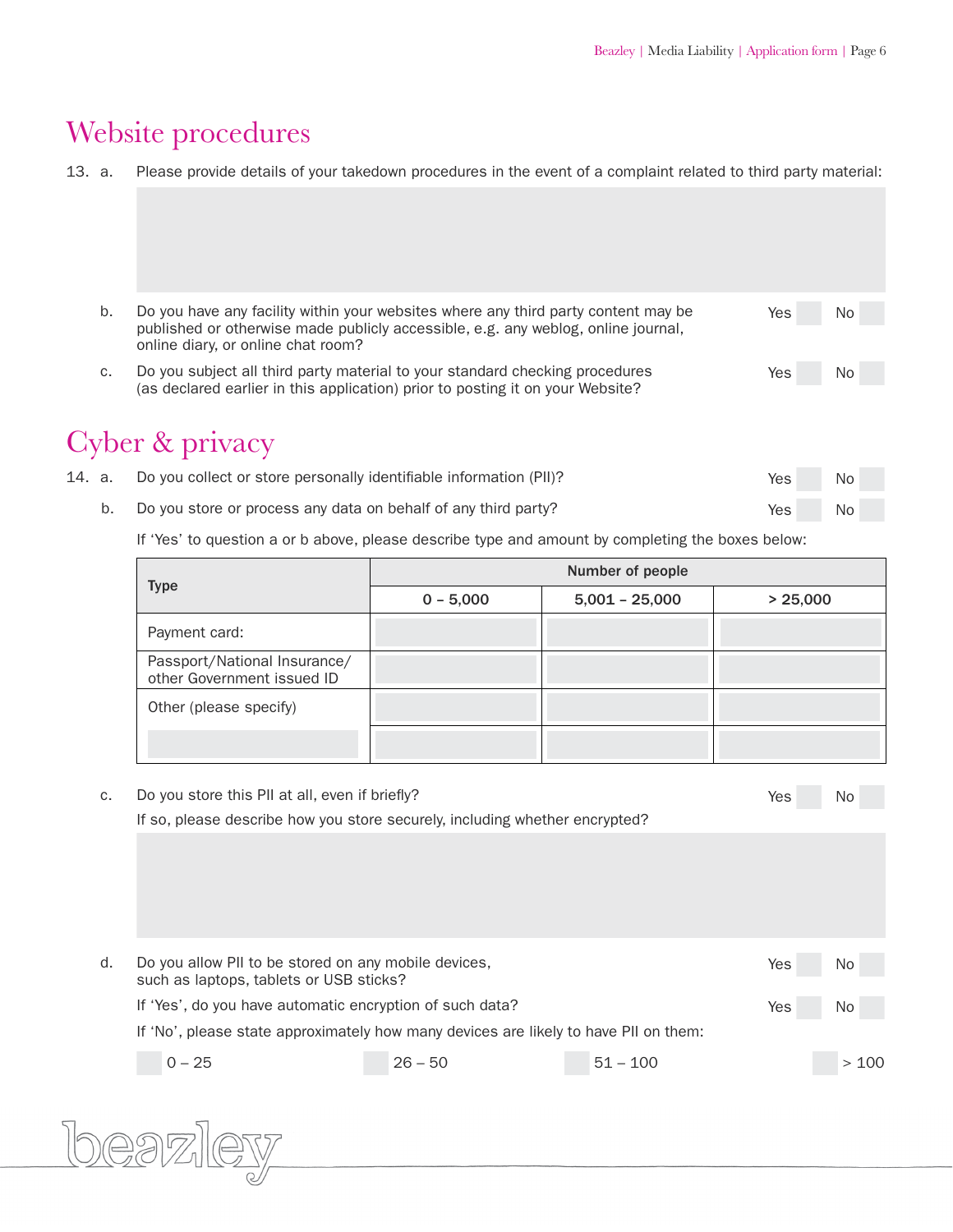#### Claims declaration

| 15. After enguiry, are your management aware of any claim against you, or any matter | Yes | <b>No</b> |
|--------------------------------------------------------------------------------------|-----|-----------|
| which may lead to a claim against you, arising out of your business activities?      |     |           |
| This includes:                                                                       |     |           |
|                                                                                      |     |           |

- a complaint, direct or indirect criticism or dispute whether express or implied about your work, or anything you have supplied (whether justified or not), which you cannot reasonably rectify or remedy;
- a client withholding payment due to you following a complaint or an awareness of failing or problem with your work, which you cannot reasonably rectify or remedy;
- 16. After enquiry, are your management aware of any loss from the actual or Yes Yes No suspected dishonesty or malice of any employee or self-employed freelancer?

If 'Yes' to any of the above, please provide full details below:

 Without limitation of any other remedy available to the Insurer, it is hereby agreed that if there be knowledge of any of the matters described above, any written demand or civil proceedings for compensatory damages subsequently emanating therefrom is excluded from coverage under the proposed insurance.

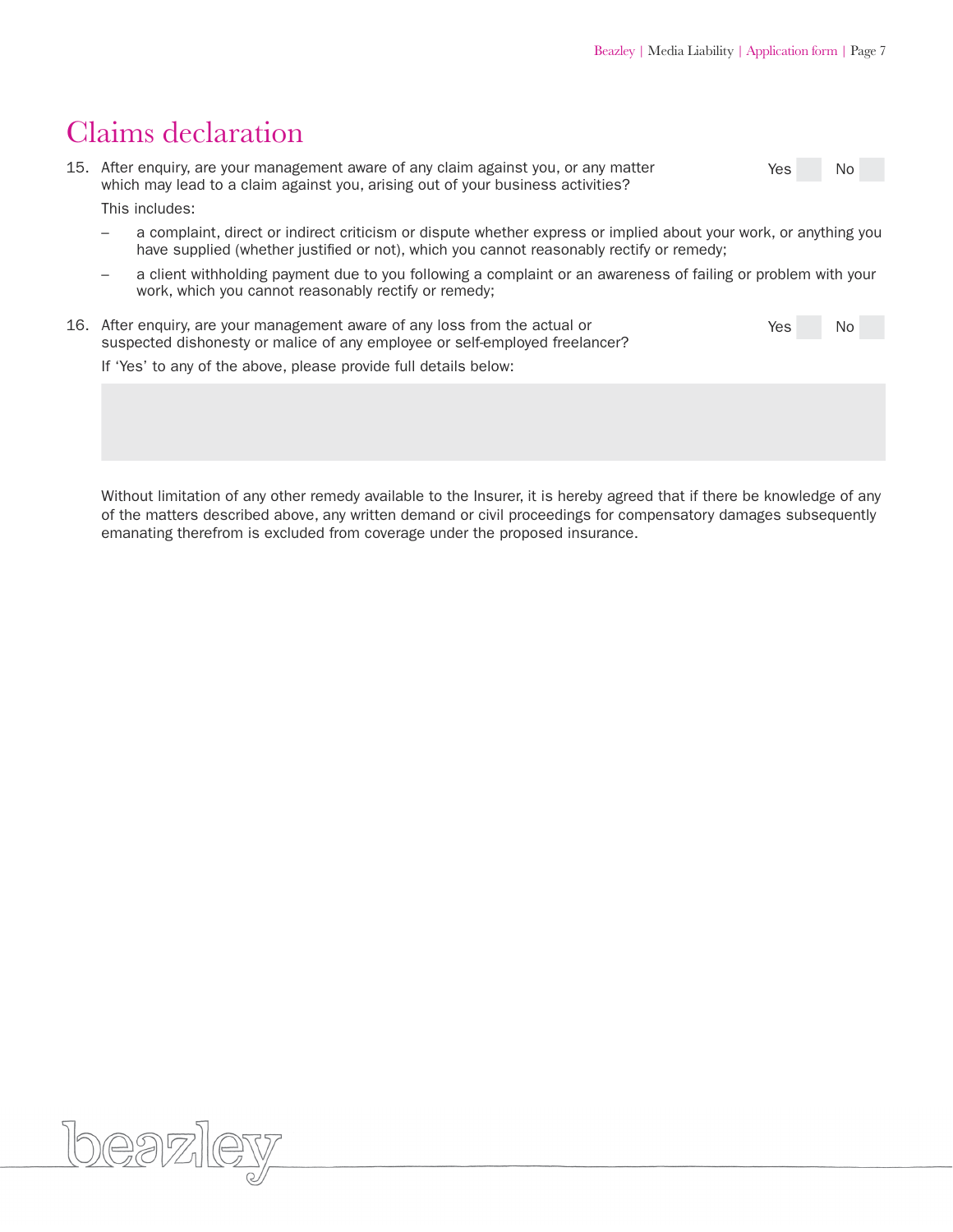THE UNDERSIGNED IS AUTHORIZED BY THE APPLICANT TO SIGN THIS APPLICATION ON THE APPLICANT'S BEHALF AND DECLARES THAT THE STATEMENTS CONTAINED IN THE INFORMATION AND MATERIALS PROVIDED TO THE INSURER IN CONJUNCTION WITH THIS APPLICATION AND THE UNDEWRITING OF THIS INSURANCE ARE TRUE, ACCURATE AND NOT MISLEADING. SIGNING OF THIS APPLICATION DOES NOT BIND THE APPLICANT OR THE INSURER TO COMPLETE THE INSURANCE, BUT IT IS AGREED THAT THE STATEMENTS CONTAINED IN THIS APPLICATION AND ANY OTHER INFORMATION AND MATERIALS SUBMITTED TO THE INSURER IN CONNECTION WITH THE UNDERWRITING OF THIS INSURANCE ARE THE BASIS OF THE CONTRACT SHOULD A POLICY BE ISSUED, AND HAVE BEEN RELIED UPON BY THE INSURER IN ISSUING ANY POLICY.

THIS APPLICATION AND ALL INFORMATION AND MATERIALS SUBMITTED WITH IT SHALL BE RETAINED ON FILE WITH THE INSURER AND SHALL BE DEEMED ATTACHED TO AND BECOME PART OF THE POLICY IF ISSUED. THE INSURER IS AUTHORIZED TO MAKE ANY INVESTIGATION AND INQUIRY AS IT DEEMS NECESSARY REGARDING THE INFORMATION AND MATERIALS PROVIDED TO THE INSURER IN CONNECTION WITH THE UNDERWRITING AND ISSUANCE OF THE POLICY.

THE APPLICANT AGREES THAT IF THE INFORMATION PROVIDED IN THIS APPLICATION OR IN CONNECTION WITH THE UNDERWRITING OF THE POLICY CHANGES BETWEEN THE DATE OF THIS APPLICATION AND THE EFFECTIVE DATE OF THE INSURANCE, THE APPLICANT WILL, IN ORDER FOR THE INFORMATION TO BE ACCURATE ON THE EFFECTIVE DATE OF THE INSURANCE, IMMEDIATELY NOTIFY THE INSURER OF SUCH CHANGES, AND THE INSURER MAY WITHDRAW OR MODIFY ANY OUTSTANDING QUOTATIONS OR AUTHORIZATIONS OR AGREEMENTS TO BIND THE INSURANCE.

I HAVE READ THE FOREGOING APPLICATION FOR INSURANCE AND REPRESENT THAT THE RESPONSES PROVIDED ON BEHALF OF THE APPLICANT ARE TRUE AND CORRECT.

#### FRAUD WARNING DISCLOSURE

ANY PERSON WHO, WITH INTENT TO DEFRAUD OR KNOWING THAT (S)HE IS FACILITATING A FRAUD AGAINST THE INSURER, SUBMITS AN APPLICATION OR FILES A CLAIM CONTAINING A FALSE OR DECEPTIVE STATEMENT MAY BE GUILTY OF INSURANCE FRAUD.

NOTICE TO ALABAMA, ARKANSAS, LOUISIANA, NEW MEXICO AND RHODE ISLAND APPLICANTS: ANY PERSON WHO KNOWINGLY PRESENTS A FALSE OR FRAUDULENT CLAIM FOR PAYMENT OF A LOSS OR BENEFIT OR KNOWINGLY PRESENTS FALSE INFORMATION IN AN APPLICATION FOR INSURANCE IS GUILTY OF A CRIME AND MAY BE SUBJECT TO FINES AND CONFINEMENT IN PRISON.

NOTICE TO COLORADO APPLICANTS: IT IS UNLAWFUL TO KNOWINGLY PROVIDE FALSE, INCOMPLETE, OR MISLEADING FACTS OR INFORMATION TO AN INSURANCE COMPANY FOR THE PURPOSE OF DEFRAUDING OR ATTEMPTING TO DEFRAUD THE COMPANY. PENALTIES MAY INCLUDE IMPRISONMENT, FINES, DENIAL OF INSURANCE, AND CIVIL DAMAGES. ANY INSURANCE COMPANY OR AGENT OF AN INSURANCE COMPANY WHO KNOWINGLY PROVIDES FALSE, INCOMPLETE, OR MISLEADING FACTS OR INFORMATION TO A POLICYHOLDER OR CLAIMANT FOR THE PURPOSE OF DEFRAUDING OR ATTEMPTING TO DEFRAUD THE POLICYHOLDER OR CLAIMANT WITH REGARD TO A SETTLEMENT OR AWARD PAYABLE FROM INSURANCE PROCEEDS SHALL BE REPORTED TO THE COLORADO DIVISION OF INSURANCE WITHIN THE DEPARTMENT OF REGULATORY AGENCIES.

NOTICE TO DISTRICT OF COLUMBIA APPLICANTS: WARNING: IT IS A CRIME TO PROVIDE FALSE OR MISLEADING INFORMATION TO AN INSURER FOR THE PURPOSE OF DEFRAUDING THE INSURER OR ANY OTHER PERSON. PENALTIES INCLUDE IMPRISONMENT AND/OR FINES. IN ADDITION, AN INSURER MAY DENY INSURANCE BENEFITS IF FALSE INFORMATION MATERIALLY RELATED TO A CLAIM WAS PROVIDED BY THE APPLICANT.

NOTICE TO FLORIDA APPLICANTS: ANY PERSON WHO KNOWINGLY AND WITH INTENT TO INJURE, DEFRAUD, OR DECEIVE ANY INSURER FILES A STATEMENT OF CLAIM OR AN APPLICATION CONTAINING ANY FALSE, INCOMPLETE OR MISLEADING INFORMATION IS GUILTY OF A FELONY IN THE THIRD DEGREE.

NOTICE TO KANSAS APPLICANTS: ANY PERSON WHO, KNOWINGLY AND WITH INTENT TO DEFRAUD, PRESENTS, CAUSES TO BE PRESENTED OR PREPARES WITH KNOWLEDGE OR BELIEF THAT IT WILL BE PRESENTED TO OR BY AN INSURER, PURPORTED INSURER, BROKER OR AGENT THEREOF, ANY WRITTEN, ELECTRONIC, ELECTRONIC IMPULSE, FACSIMILE, MAGNETIC, ORAL, OR TELEPHONIC COMMUNICATION OR STATEMENT AS PART OF, OR IN SUPPORT OF, AN APPLICATION FOR THE ISSUANCE OF, OR THE RATING OF AN INSURANCE POLICY FOR PERSONAL OR COMMERCIAL INSURANCE, OR A CLAIM FOR PAYMENT OR OTHER BENEFIT PURSUANT TO AN INSURANCE POLICY FOR COMMERCIAL OR PERSONAL INSURANCE WHICH SUCH PERSON KNOWS TO CONTAIN MATERIALLY FALSE INFORMATION CONCERNING ANY FACT MATERIAL THERETO; OR CONCEALS, FOR THE PURPOSE OF MISLEADING, INFORMATION CONCERNING ANY FACT MATERIAL THERETO COMMITS A FRAUDULENT INSURANCE ACT.

NOTICE TO KENTUCKY, NEW JERSEY, NEW YORK, OHIO AND PENNSYLVANIA APPLICANTS: ANY PERSON WHO KNOWINGLY AND WITH INTENT TO DEFRAUD ANY INSURANCE COMPANY OR OTHER PERSON FILES AN APPLICATION FOR INSURANCE OR STATEMENT OF CLAIMS CONTAINING ANY MATERIALLY FALSE INFORMATION OR CONCEALS FOR THE PURPOSE OF MISLEADING, INFORMATION CONCERNING ANY FACT MATERIAL THERETO COMMITS A FRAUDULENT INSURANCE ACT, WHICH IS A CRIME, AND SUBJECTS SUCH PERSON TO CRIMINAL AND CIVIL PENALTIES. (IN NEW YORK, THE CIVIL PENALTY IS NOT TO EXCEED FIVE THOUSAND DOLLARS (\$5,000) AND THE STATED VALUE OF THE CLAIM FOR EACH SUCH VIOLATION.)

NOTICE TO MAINE, TENNESSEE, VIRGINIA AND WASHINGTON APPLICANTS: IT IS A CRIME TO KNOWINGLY PROVIDE FALSE, INCOMPLETE OR MISLEADING INFORMATION TO AN INSURANCE COMPANY FOR THE PURPOSE OF DEFRAUDING THE COMPANY. PENALTIES MAY INCLUDE IMPRISONMENT, FINES OR A DENIAL OF INSURANCE BENEFITS.

NOTICE TO MARYLAND APPLICANTS: ANY PERSON WHO KNOWINGLY OR WILLFULLY PRESENTS A FALSE OR FRAUDULENT CLAIM FOR PAYMENT OF A LOSS OR BENEFIT OR KNOWINGLY OR WILLFULLY PRESENTS FALSE INFORMATION IN AN APPLICATION FOR INSURANCE IS GUILTY OF A CRIME AND MAY BE SUBJECT TO FINES AND CONFINEMENT IN PRISON.

NOTICE TO OKLAHOMA APPLICANTS: WARNING: ANY PERSON WHO KNOWINGLY, AND WITH INTENT TO INJURE, DEFRAUD OR DECEIVE ANY INSURER, MAKES ANY CLAIM FOR THE PROCEEDS OF AN INSURANCE POLICY CONTAINING ANY FALSE, INCOMPLETE OR MISLEADING INFORMATION IS GUILTY OF A FELONY.

 $\bigoplus \! \mathbb{Z}[\mathbb{Z}_2]$